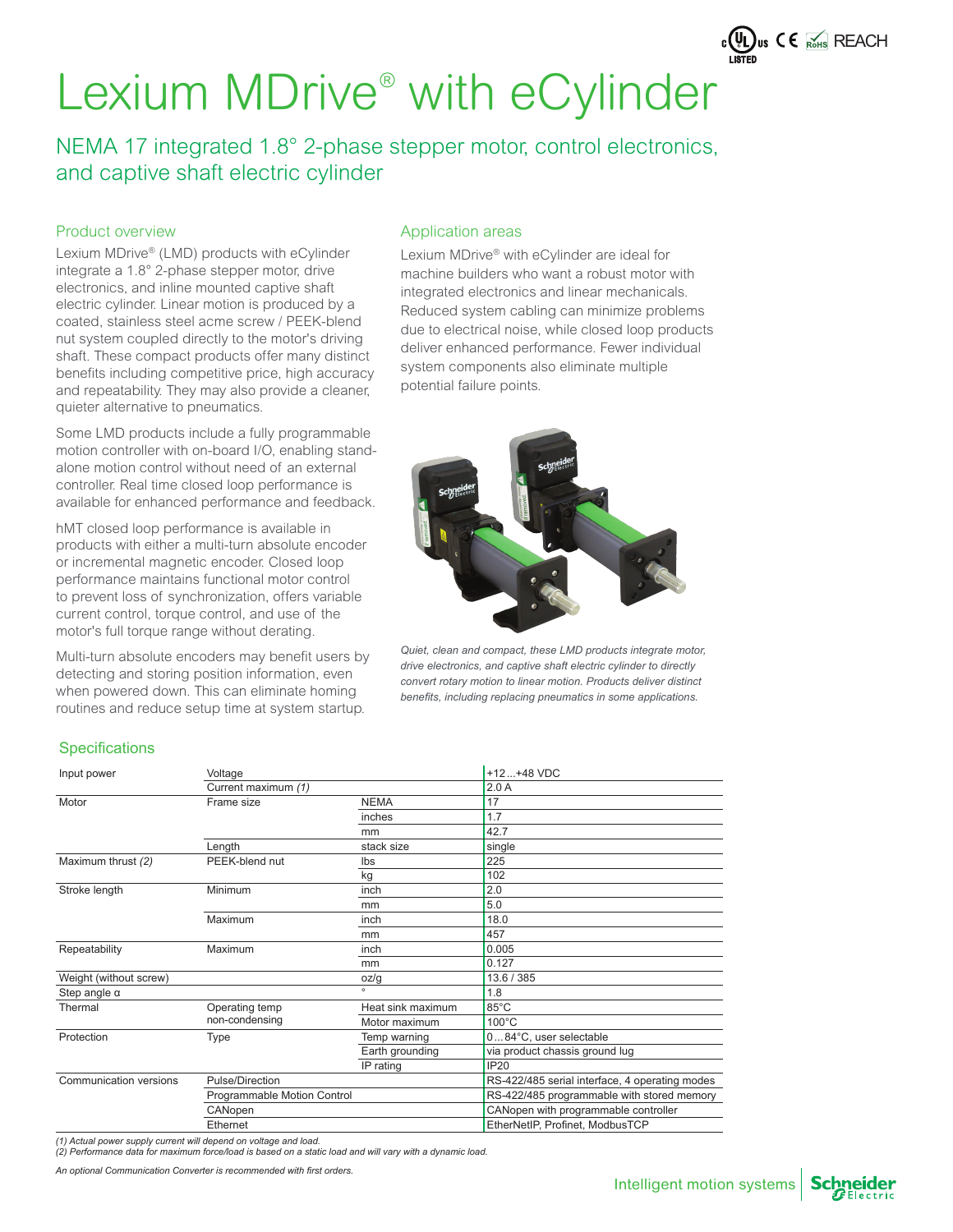NEMA 17 integrated 1.8° 2-phase stepper motor, drive electronics and electric cylinder

## LMD•42 with eCylinder – NEMA size 17







Speed in inches / cm per second

0 10/25 20/51 30/76 40/102

 $\Omega$ 60/27 40/18 80/36 20/9

Force in lbs / kg

100/45





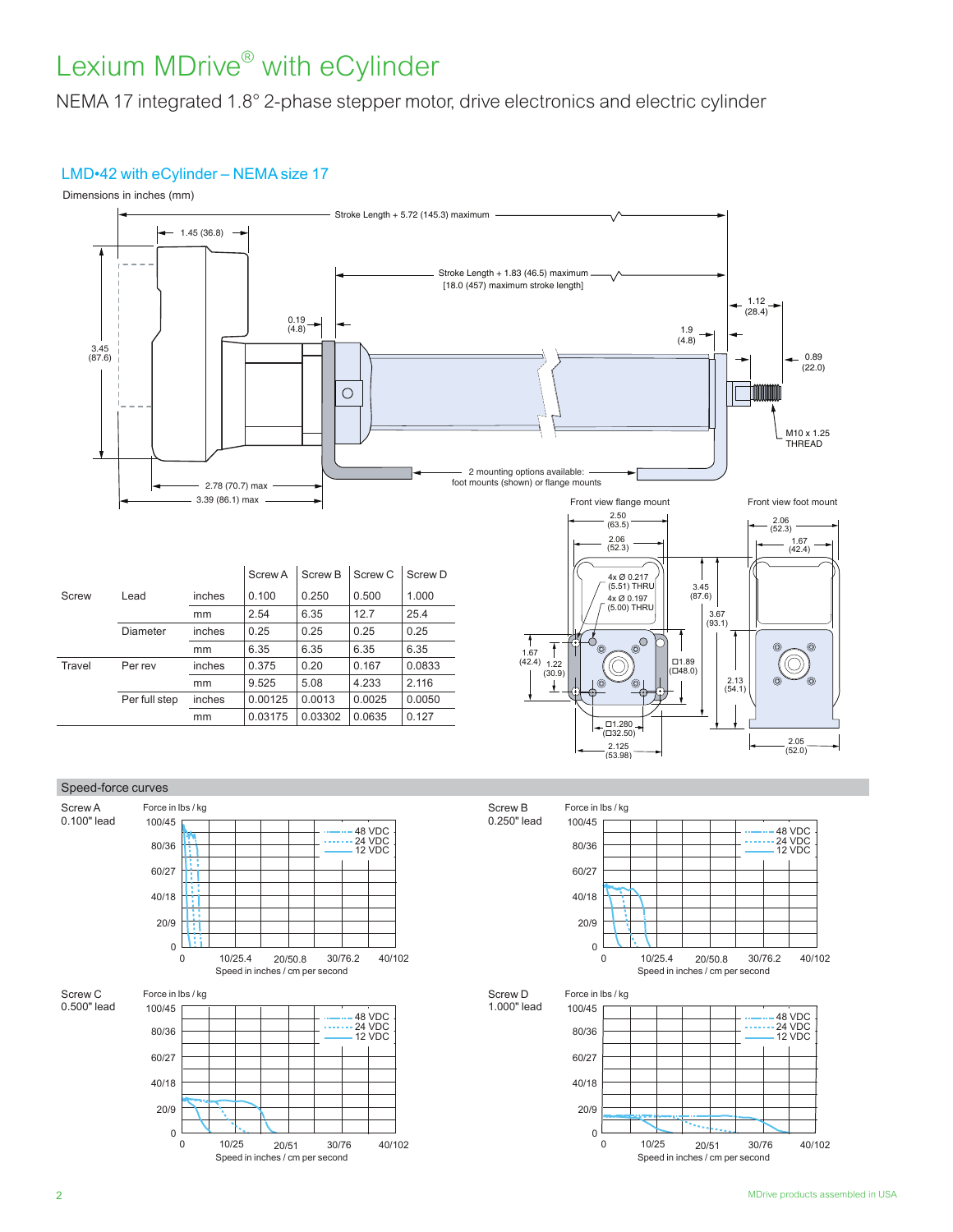## NEMA 17 integrated 1.8° 2-phase stepper motor, drive electronics and electric cylinder





Accessories

| for pluggable connector products                                                                                                                                                                                               |                                 |              |           | comm types $(1)$ |           |
|--------------------------------------------------------------------------------------------------------------------------------------------------------------------------------------------------------------------------------|---------------------------------|--------------|-----------|------------------|-----------|
| description                                                                                                                                                                                                                    | length feet (m)                 | part number  | P         |                  |           |
| <b>Communication converters</b><br>USB-pluggable converter to set/program communication<br>parameters in 32- or 64-bit                                                                                                         |                                 |              |           |                  |           |
| Mates to DB9 connector                                                                                                                                                                                                         | 6.0(1.8)                        | MD-CC404-000 | ٠         | $\bullet$        |           |
| Mates to DB9 connector. Includes: CAN dongle, terminating<br>resistor, and pre-wired mating cables                                                                                                                             | 6.0(1.8)                        | MD-CC501-000 |           |                  | ٠         |
| <b>Replacement mating connector kits</b>                                                                                                                                                                                       |                                 |              |           |                  |           |
| Includes one 2-pin power mate, and one set (2 pieces) 7-pin<br>multifunction mates                                                                                                                                             |                                 | CK-14        | ٠         |                  |           |
| Includes one 2-pin power mate, and one set (2 pieces) 7-pin<br>multifunction mates                                                                                                                                             |                                 | CK-15        |           | ٠                | ٠         |
|                                                                                                                                                                                                                                |                                 |              |           |                  |           |
| for M12 circular connector products                                                                                                                                                                                            |                                 |              |           | comm types (1)   |           |
| description                                                                                                                                                                                                                    | length feet $(m)$   part number |              | P         | M                |           |
| <b>Communication converters</b><br>USB-pluggable converter to set/program communication<br>parameters in 32- or 64-bit                                                                                                         |                                 |              |           |                  |           |
| Mates to M12 5-pin female connector                                                                                                                                                                                            | 6.0(1.8)                        | MD-CC405-000 | ٠         |                  |           |
| Mates to M12 5-pin male connector. Includes: CAN dongle,<br>terminating resistor, and pre-wired mating cables                                                                                                                  | 6.0(1.8)                        | MD-CC502-000 |           |                  |           |
| <b>Cordsets</b><br>Shielded cables pre-wired with straight M12 mating connectors                                                                                                                                               |                                 |              |           |                  |           |
| Communication cordset mates to 5-pin female connector                                                                                                                                                                          | 10.0(3.0)                       | MD-CS600-000 | ٠         | ٠                |           |
| Power cordset mates to 4-pin male connector                                                                                                                                                                                    | 10.0(3.0)                       | MD-CS620-000 | $\bullet$ | $\bullet$        |           |
| I/O cordset mates to 12-pin female connector                                                                                                                                                                                   | 10.0 (3.0)                      | MD-CS630-000 | $\bullet$ |                  |           |
| I/O cordset mates to 12-pin male connector                                                                                                                                                                                     | 10.0(3.0)                       | MD-CS610-000 |           | ٠                | $\bullet$ |
| Communication cordset mates to 4-pin female connector                                                                                                                                                                          | 6.5(2.0)                        | MD-CS640-000 |           |                  |           |
| Communication cordset mates to 5-pin male connector                                                                                                                                                                            | 10.0 (3.0)                      | MD-CS650-000 |           |                  |           |
| Daisy chaining<br>Connect multiple units together in sequence with Y cable.<br>Termination plug, sold separately, is required at end of run.                                                                                   |                                 |              |           |                  |           |
| Y cable mates to M12 communication connector                                                                                                                                                                                   | 0.3(1.0)                        | MD-CS660-000 |           |                  |           |
| M12 bus termination (resistor) plug                                                                                                                                                                                            |                                 | PLG-M12TP    |           |                  | ٠         |
| (1) Communication types:<br>P = Pulse/Direction via RS-422/485 serial interface<br>M = Programmable Motion Control via RS-422/485 serial interface<br>A = CANopen interface<br>E = EtherNet/IP, ModbusTCP, Profinet, MCode/TCP |                                 |              |           |                  |           |
|                                                                                                                                                                                                                                |                                 |              |           |                  |           |
| for all products with Absolute Encoder                                                                                                                                                                                         |                                 |              |           |                  |           |

Back-up battery pack Extend stored position data up to 5-years for 1 to 6 LMD units

| Battery pack, DIN-rail mount. Uses 3 AA batteries, not provided |          | ICP0531       |
|-----------------------------------------------------------------|----------|---------------|
| LMD mating cable(s) with crimp connector to flying lead end     | 3.3(1.0) | PD02-0531-FL1 |
| PLC mating cable with crimp connector to flying lead end        | 3.3(1.0) | PD04-0531-FL1 |

ICP0531